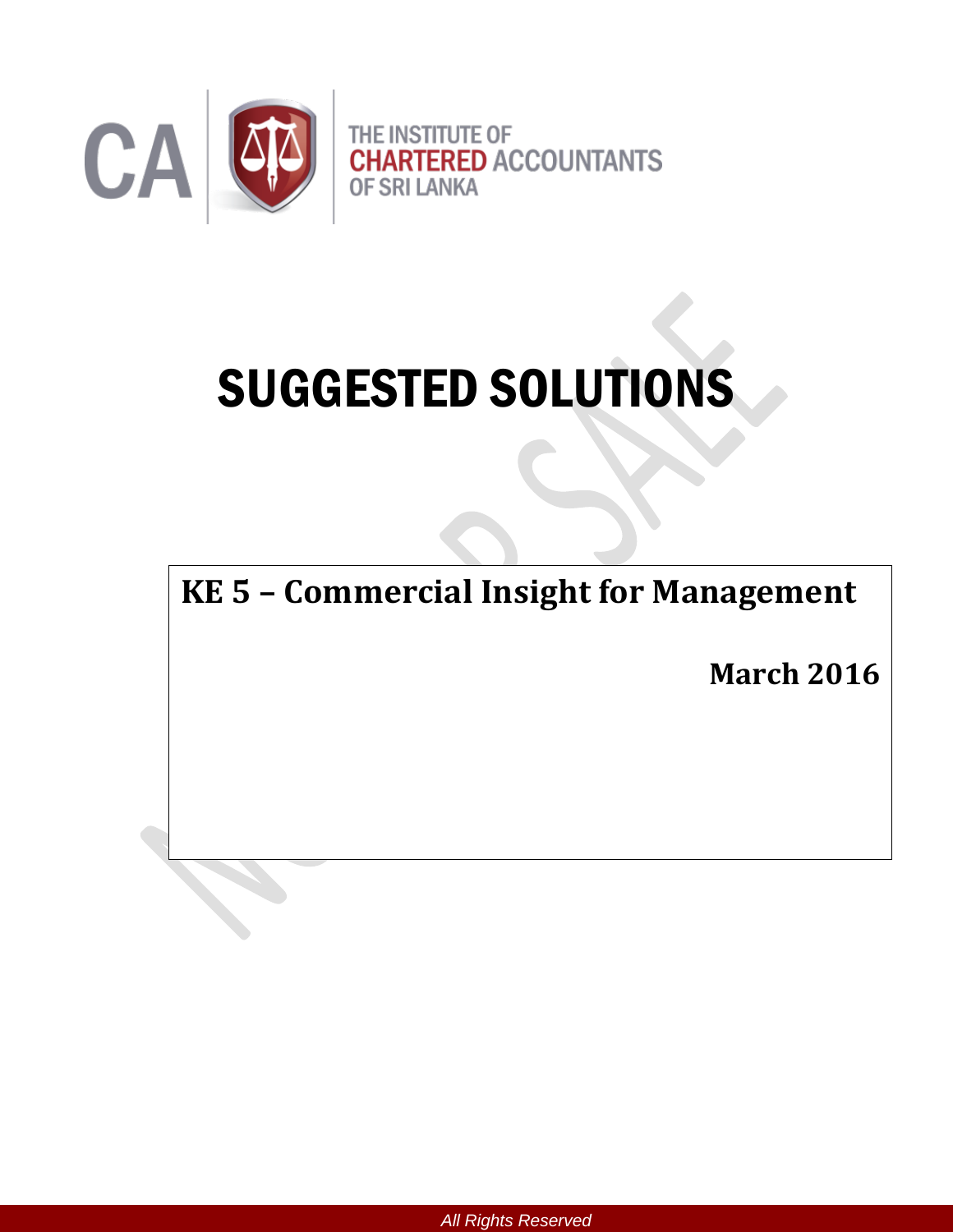# **பிரிவு**  $01$

#### விடை 01

#### 1.1

கற்கை வெளிப்பா $(f)$ :

 $1.3.1$  வாடிக்கையாளருக்கு பெறுமதி சேர்த்தலில் வியாபார அமைப்புக்களால் பயன்படுத்தப்படும் வளங்களின் வகைகளை இனங்காணல் (7M's: money, men, material, method, machine, market and minutes அடங்கலாக).

சரியான விடை  $B$ 

# 1.2

கற்கை வெளிப்பா $f$ :

 $3.5.2$  போட்டிச் சந்தைகளில் சந்தைச் சமநிலை எவ்வாறு அடையப்பெறும் என்பதுபற்றியும் வியாபாரங்களுக்கு அதன் தொடர்புபற்றியும் விபரித்தல்.

சரியான விடை A

# 1.3

கற்கை வெளிப்பா $(f)$ :

 $3.3.1$  வேறுபட்ட வகையான வாடிக்கையாளரை இனங்காணல்.

சரியான விடை **B** 

#### 1.4

கற்கை வெளிப்பா $\mathcal{F}$ : 3.6.2 வேறுபட்ட வகையான நெகிழ்ச்சிகளை (elasticities) கணித்தல். சரியான விடை  $B$ 

#### 1.5

கற்கை வெளிப்பா $\beta$ : 4.3.2 தேசிய பொருளாதாரக் கோட்பாடுகளை வரைவிலக்கணப்படுத்தல் ( GDP, பெயரளவு  $\mu$ ற்றும் உண்மையான  $\mu$ GNP மற்றும் NNP அடங்கலாக) சரியான விடை A

# 1.6

கற்கை வெளிப்பா $(f)$ :  $4.4.1$  கேள்வி இழுவை/கிரய உதைப்புப் பணவீக்கங்களை விபரித்து, வியாபாரத்திலும் தேசிய பொருளாதாரத்திலும் பணவீக்கக் கிரயத்தின் தாக்கத்தினை இனங்காணல். சரியான விடை  $B$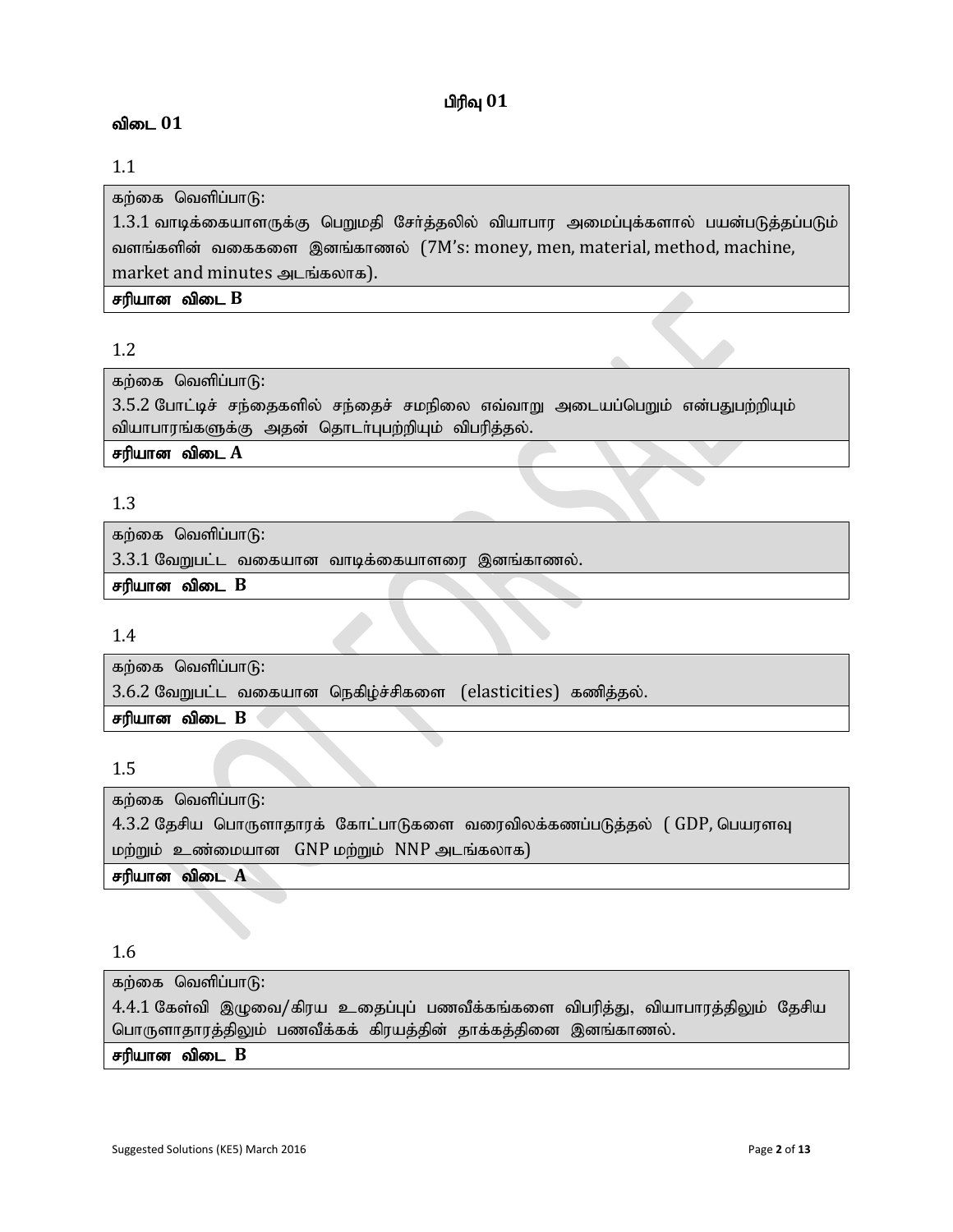#### 1.7

கற்கை வெளிப்பா $(f)$ :

 $4.5.1$  நாணயமாற்று வீதங்கள் எவ்வாறு தீர்மானிக்கப்படுகின்றன என்பதுபற்றியும், நாணயமாற்று வீத மாற்றங்கள் எவ்வாறு வியாபாரத்தினை பாதிக்கின்றது என்பதுபற்றியும் விபரித்தல்.

#### சரியான விடை A

#### 1.8

கற்கை வெளிப்பா $f$ :  $6.4.1$  உற்பத்தி இயல்வலுத் திட்டமிடல் சம்பந்தப்பட்ட படிமுறைகளை இனங்காணல். சரியான விடை C

#### 1.9

கற்கை வெளிப்பா $f$ 6:

6.8.1 சந்தைப்படுத்தல் முகாமைத்துவம், சந்தைப்படுத்தலின் நோக்கெல்லை ஆகியவற்றை வரைவிலக்கணப்படுத்தல்.

சரியான விடை C

# 1.10

கற்கை வெளிப்பா $(f)$ :

6.16.1 மாற்ற முகாமைத்துவத்தின் (change management) அடிப்படைக் கோட்பாடுகளை இனங்காணல்.

#### $F$ ரியான விடை  $B$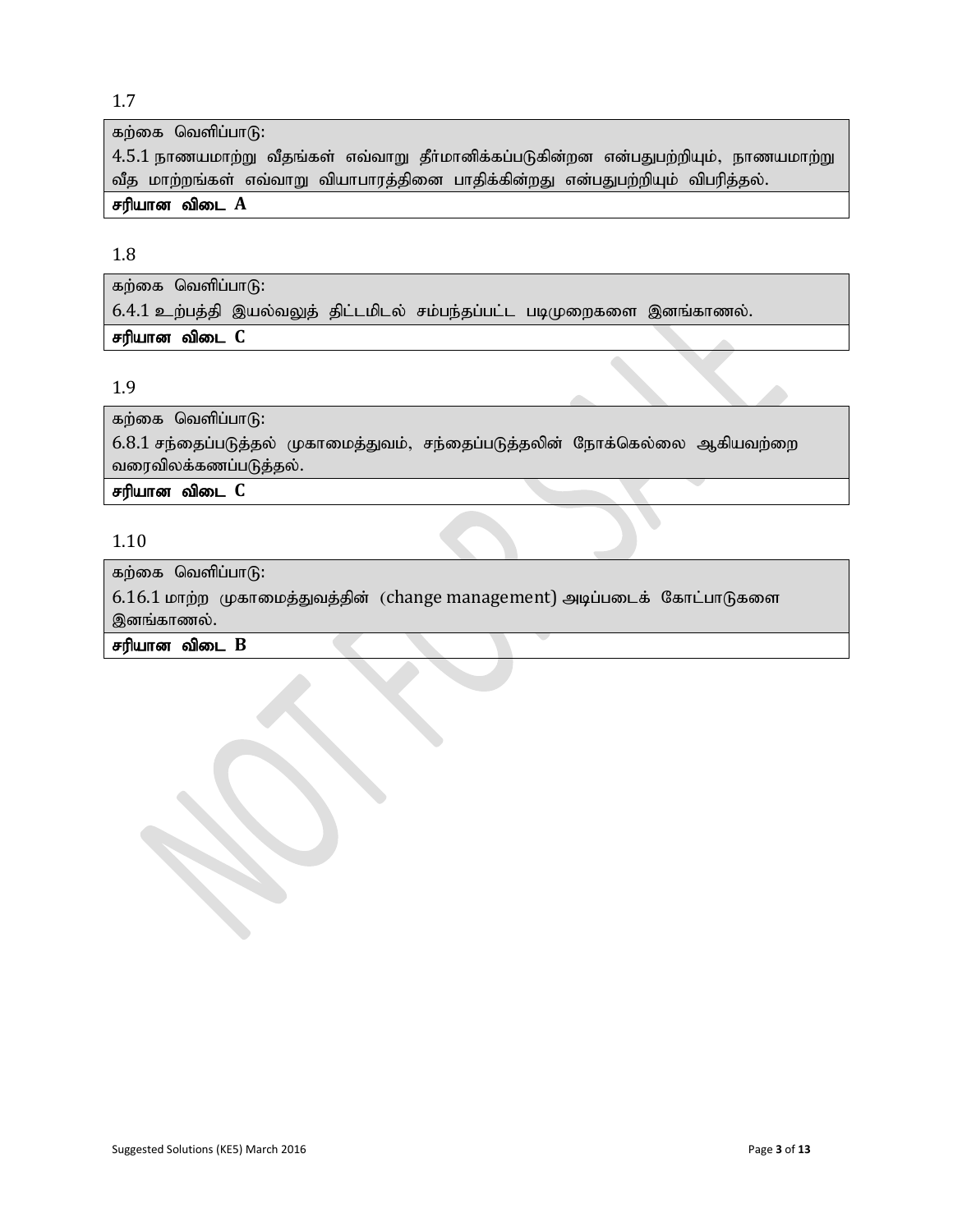# 2.1

கற்கை வெளிப்பா $(f)$ :

 $1.4.1$  வியாபார அமைப்புகளின் 'தூரநோக்கு' (vision), 'பணிக்கூற்று' (mission), 'இலக்குகள்' (goals), 'குறிக்கோள்கள்' (objectives) ஆகியவற்றை வரைவிலக்கணப்படுத்துக.

நோக்கம் – ஏன் / எதற்காக யாருக்காக அமைப்பு ஏற்படுத்தப்பட்டது.

தந்திரோபாயம் – இது அமைப்பின் தொழிற்பாட்டின் தர்க்கரீதியான செயற்பாட்டு அளவையின் அடிப்படையை தருகின்றது.

கொள்கைகளும் நடத்தை நியமங்களும் தரம் – பணிக்கூற்றானது மக்கள் உண்மையாக என்ன செய்கின்றனா், எப்படி நடந்துகொள்கின்றனா் என்பவற்றை தாக்கத்திற்கு உள்ளாக்க வேண்டும். விமுமியங்கள் (Values) – நிறுவனம் முக்கியமானவை என நம்பபவை.

2.2

கற்கை வெளிப்பா $f$ ):

 $2.7.1$  சந்தா்ப்பக் கிரயம் மற்றும் அருமைக் (scarcity) கோட்பாடுகளையும், பொருளாதாரத் தேர்வில் அவற்றின் தொடர்பினையும் ஆராய்க.

சகல சமூகங்களும் அமைப்புக்களும் தமக்கு கிடைக்கும் வளங்கள் <u>அருமையாக</u> இருப்பதுடன் அந்த வளங்களுக்கு <u>மாற்றுப் பயன்பாடுகள்</u> இருப்பதனை அறிவா். எனவே, அந்த வளத்திற்கு மிகச்சிறந்த பயன்பாட்டினை <u>தெரிவு</u>செய்ய வேண்டும். தெரிவு மேற்கொள்ளப்படும் ஒவ்வொரு தடவையும் <u>மாற்றுப் பயன்பாடுகளுக்கு</u> இடையில் தெரிவு மேற்கொள்ளும்போது சிறந்த மாற்று ்வழியை தெரிவுசெய்வது, அடுத்த சிறந்த மாற்றுவழியை தியாகம் செய்வதாகும். சந்தா்ப்பக் கிரயமானது, <u>தியாகம் செய்த அடுக்க சிறந்த மாற்றுவழியின் கிரயம் அல்லது பெறுமதி</u> <u>ஆகும்.</u>

2.3

கற்கை வெளிப்பா $f$ :

 $3.4.1$  அளவுசாா் பயன்பாடு மற்றும் வரிசைசாா் பயன்பாடு ஆகியவற்றை பாவித்து பகுத்தறிவு கொண்ட நுகர்வோரின் நடத்தையை இனங்காணல்.

அளவுசாா் பயன்பாட்டுக் கோட்பாடானது, நுகா்வோா் தரப்பட்ட அளவு பண்டத்தை நுகா்வதால் கிடைக்கும் திருப்தியை சரியாக அளவிடமுடியுமென கூறுகின்றது. உதாரணமாக, ஒரு துண்டு கேக்கினை உண்பதனால் கிடைக்கும் திருப்தி 100 அலகுகள்.

வரிசைசார் பயன்பாட்டுக் கோட்பாடு, நுகர்வோர் பயன்பாட்டினை சரியாக அளவிட முடியாது எனக் கூறுகின்றது. பதிலாக அவர்கள் சிறந்ததை தெரிவுசெய்வதற்கு வேறுபட்ட பண்டங்களை அல்லது பண்டங்களின் கூடைகளை தரநிலைப் படுத்துவர். உதாரணமாக, தேனீருக்கு பதிலாக தோடம்பமச் சாற்றினை விரும்புதல்.

2.4

கற்கை வெளிப்பா $f$ 

 $3.7.1$  விலை உச்சவரம்பு, தரை விலை, வரிவிதிப்பு, மானியங்கள் மற்றும் அனுமதிப் பங்கீடு ஆகியவற்றினூடாக போட்டிச் சந்தைகளிலும் வியாபாரச் செயற்பாடுகளிலும் அரசாங்கத்தின் தலையீட்டின் தாக்கங்களைப் பற்றிய செயற்முறை விளக்கம் தருக.

உச்ச விலை (உயர்ந்தபட்ச விற்பனை விலை) வழக்கமாக அத்தியாவசிய பொருட்களுக்கு (உதா: சீனி) விதிக்கப்படும். ஏமை மக்களும் இந்தப் பொருட்களை வாங்குவதற்கு ஏதுவாக ்விலையானது சமநிலை விலைக்குக் குறைவாக நிர்ணயிக்கப்படும். இந்த விலையில் கேள்வி,<br>நிரம்பலைவிட அதிகரித்து காணப்படும். கிடைக்கும் மட்டுப்படுத்தப்பட்ட தொக்கினை நிரம்பலைவிட அதிகரித்து காணப்படும். கிடைக்கும் மட்டுப்படுத்தப்பட்ட தொக்கினை $\mid$ வாங்குவதற்கு நுகா்வோரிடையே போட்டி காணப்படும். இது கறுப்புச்சந்தைக்கு வழியமைக்கும். $\mid$ இந்த நிலையினை தடுப்பதற்காக அரசாங்கம் <u>அனுமதிப் பங்கீட்டுத் திட்டத்தினை</u><br><u>கடைப்பிடிப்பதுடன்,</u> இதனை மேற்பார்வை செய்வதற்கு அலுவலர்களை நியமிக்கும். இது <u>கடைப்பிடிப்பதுடன்,</u> இதனை மேற்பார்வை செய்வதற்கு சமுகத்திற்கு மேலதிக நிருவாகக் கிரயத்தினை விளைவிக்கும். இது அரசாங்கம் உச்ச விலைகளை விதிப்பதனால் ஏற்படும் பாதகமான விளைவுகளாகும்.

Suggested Solutions (KE5) March 2016 Page **4** of **13**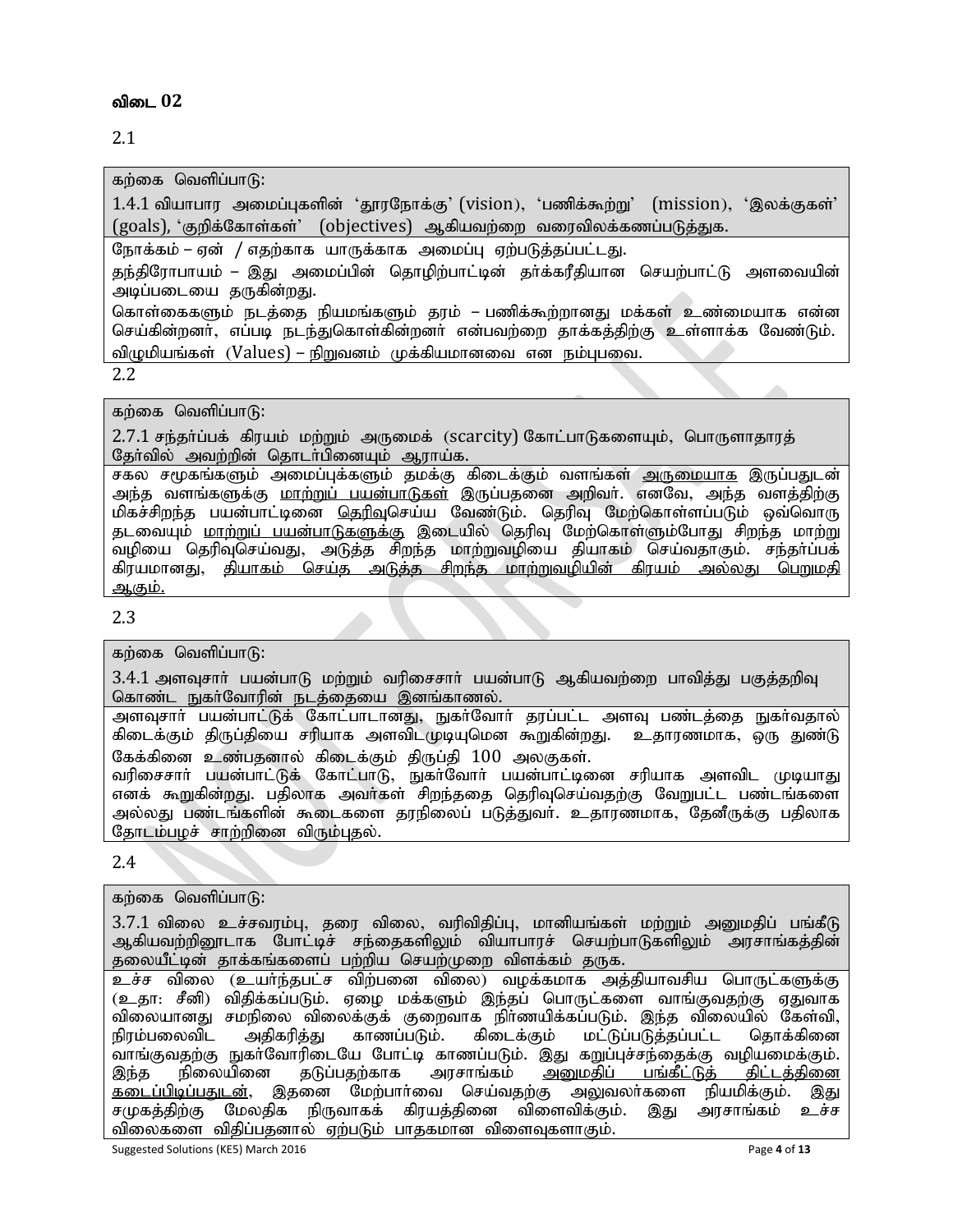|       | கற்கை வெளிப்பாடு:                                                                                                                                    |
|-------|------------------------------------------------------------------------------------------------------------------------------------------------------|
| 4.5.3 |                                                                                                                                                      |
|       | 1. உள்நாட்டு நாணயத்தின் பெறுமதி வீழ்ச்சி (devaluation) – மதிப்பிறக்கம்                                                                               |
|       | 2. தீர்வைகள், இறக்குமதி அனுமதிப்பங்குகள் அல்லது நாணயமாற்றுக் கட்டுப்பாட்டு<br>ஒழுங்குவிதிகள் போன்ற இறக்குமதிகளை மட்டுப்படுத்தும் நேரடி நடவடிக்கைகள். |
|       | 3. உள்நாட்டு மொத்த கேள்வியை குறைப்பதற்கான உள்நாட்டு பணப்பெறுமதி அதிகரிப்பு<br>' உள்நாட்டுப் பணச்சுருக்கம்                                            |
|       | 4. ஏற்றுமதிகள் மற்றும் உள்நோக்கிய மாற்றல்களை (inward transfers) ஊக்குவித்தல்.                                                                        |

# 2.6

 $4.5.3$  அந்நிய நாணயங்களின் கேள்வி, நிரம்பலை பாதிக்கும் காரணிகளை ஆராய்க.

- $\bullet$  ஏனைய நாடுகளின் பணவீக்க வீதங்களுடன் ஒப்பிடுகையில் உள்நாட்டு பணவீக்க வீதம்.
- ஏனைய நாடுகளின் வட்டி வீதங்களுடன் ஒப்பிடுகையில் உள்நாட்டு வட்டி வீதங்கள்.
- சென்மதி நிலுவை (balance of payment)
- ஊகநோக்கு Speculation
- நாணயமாற்று வீதத்தினை ஒழுங்குபடுத்துவதற்கான அரச தலையீட்டுக் கொள்கை.

# 2.7

கற்கை வெளிப்பா $\beta$ :

கற்கை வெளிப்பா $f$ :

# 5.4.2

- சுகாதூரக் காரணிகள் (Hygiene factors) கம்பனிக் கொள்கைகள்/நிருவாகம் /சம்பளம்/வேலைசெய்யும் புறநிலைகள்/பணித்திருப்தி/மக்களின் இடைத்தொடர்பு / மேற்பாா்வையின் தரம்
- உந்தூக்கக் (motivation) காரணிகள் தகுதிநிலை/உயர்ச்சி/சவாலான வேலை  $/$ அடைந்துவிட்ட திருப்தி $/$ தொழிலில் வளர்ச்சி $/$ பொறுப்புக்கள் $/$ அங்கீகாரம்

2.8

| கற்கை வெளிப்பாடு: |
|-------------------|
|                   |

 $6.6.1$  பிரதான உற்பத்தி முறைகளை வரைவிலக்கணப்படுத்துக (பணி உற்பத்தி, அணி உற்பத்தி மற்றும் பாய்வு உற்பத்தி)

- ஒரு குறித்த தேவைக்காக ஒரு தனியான உருப்படியினை இறுதிப் பொருளாக தருதல் பணி உற்பத்தியாகும் (job production).
- அணி உற்பத்தி (batch production) என்பது பொருட்களை தனித்தனியாக அல்லாது ஒரு குறிப்பிட்ட அளவில் அணிகளாக உற்பத்தி செய்யப்படுவதாகும்.
- தொடர்ச்சியான பாய்வு உற்பத்தி (Continuous Flow production) என்பது, அடுத்து<br>அடுத்து வரும் கட்டங்களினூடாக அடிப்படையான பொருட்கள் உற்பத்தி அடுத்து வரும் கட்டங்களினூடாக செய்யப்படுவதாகும்).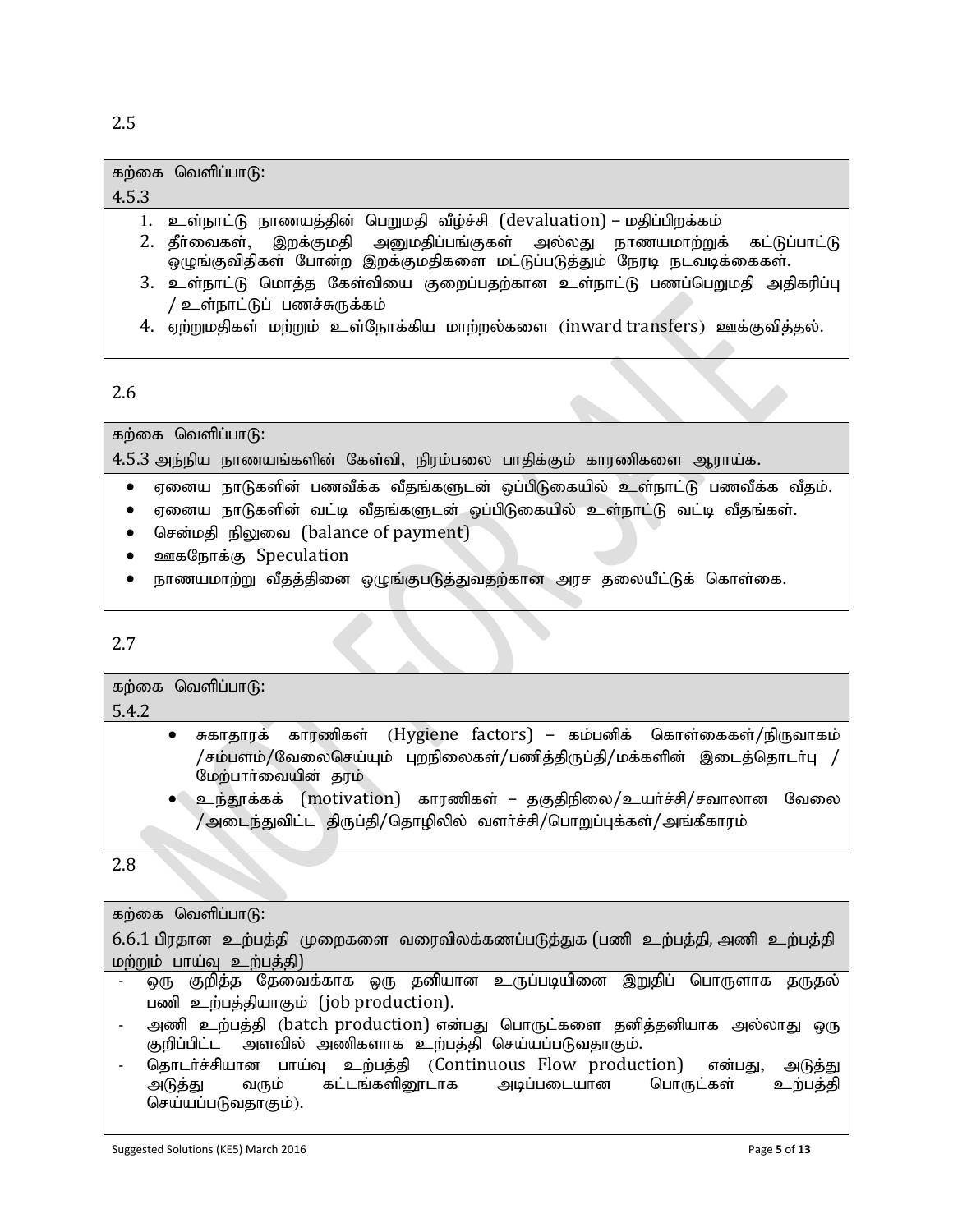2.9



| கற்கை வெளிப்பாடு:                                                                                                                                       |  |  |  |  |  |
|---------------------------------------------------------------------------------------------------------------------------------------------------------|--|--|--|--|--|
| 6.12.2 வியாபாரமொன்றில் HRM இன் முக்கியத்துவத்தினை இனங்காணல்.                                                                                            |  |  |  |  |  |
| நிறுவனம் நடப்புத் தேவைப்பாடுகளை அடைய ஏதுவாக சரியான கணியம் மற்றும்<br>$\bullet$<br>தரத்தில் மனித வளத்தை பெறுவதற்கு இது நிறுவனத்திற்கு உதவுகின்றது.       |  |  |  |  |  |
| நிறுவனம் எதிர்கால கேள்வியை அடைவதற்கு தேவையான மனித<br>வளக்கை<br>$\bullet$<br>பெறுவதற்கு உதவும்.                                                          |  |  |  |  |  |
| நிறுவனத்திற்கு சரியான திறமைகளை கொண்ட HR தெரிவுசெய்யப்படும் போது,<br>$\bullet$<br>அது உந்தூக்கத்தினையும் (motivation) உற்பத்தித் திறனையும் அதிகரிக்கும். |  |  |  |  |  |
| ஊழியா் புரள்வினை குறைக்கும். இது கிரய, தொழிற்பாட்டு வினைத்திறன் மற்றும்<br>$\bullet$<br>இலாபத்திறனில் தாக்கத்தை கொடுக்கும்.                             |  |  |  |  |  |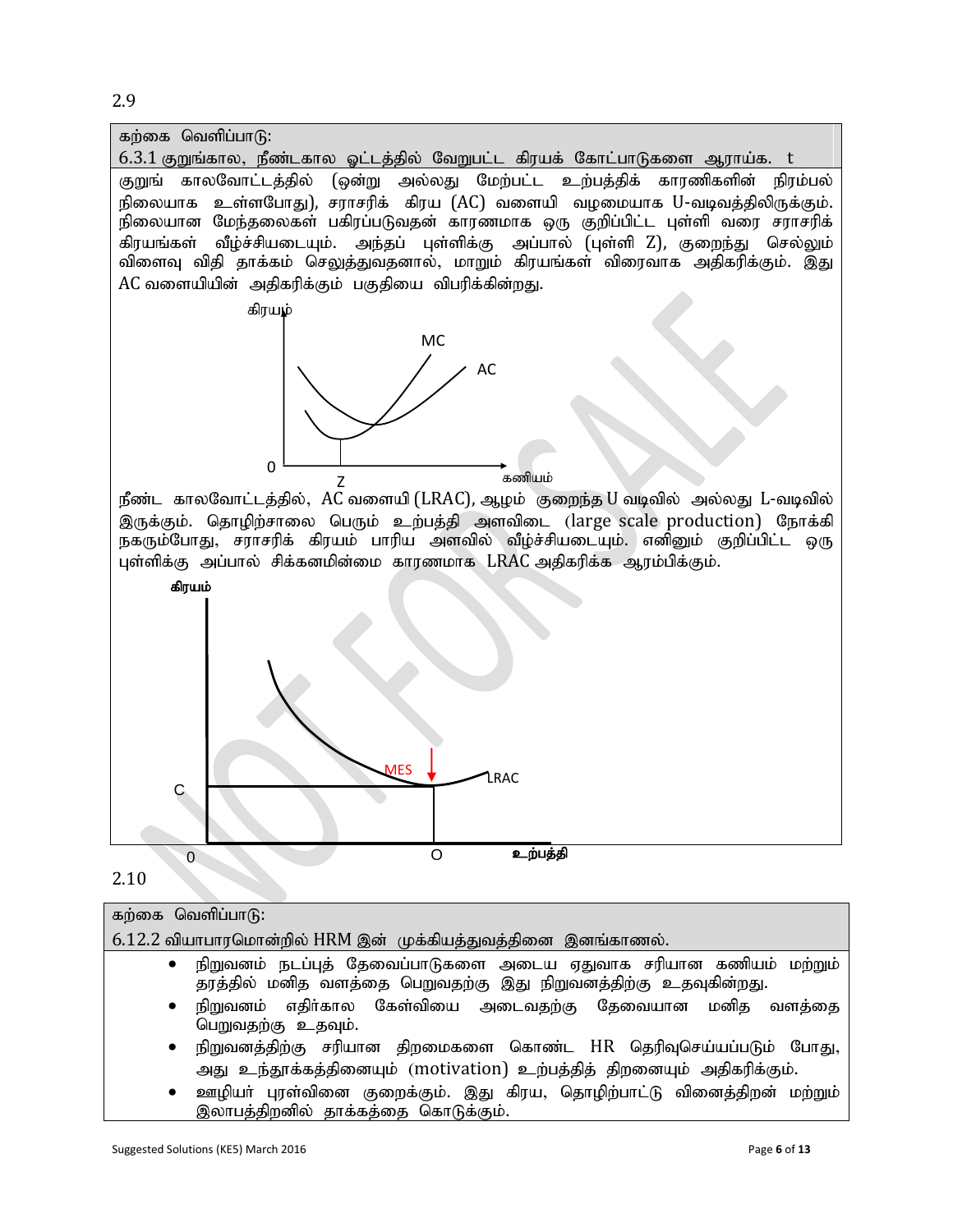தொடர்புபட்ட கற்கை வெளிப்பாடு :

 $2.1$  (முகாமைத்துவத்திற்கான அறிமுகம்.

 $2.3$  முகாமையாளரின் வகைகள்

 $2.5$  முகாமைத் திறன்கள்

முகாமைத் தொழிற்பாட்டின்போது முகாமையாளர் மேற்கொள்ளும் நான்கு முக்கிய பணிகளை **திட்டமிடல், ஒழுங்கமைத்தல் வழிகாட்டல் / வழிநடத்தல்** மற்றும் <mark>கட்டுப்படுத்தல்</mark> என நிரற்படுத்தலாம்.

**திட்டமிடலானது (Planning)** சாதனை இலக்குகளை நிர்ணயித்து அவற்றை அடைவதற்கு ஏற்ற தந்திரோபாயங்களை தீட்டுவதுபற்றியது (i.e. எதை, எவ்வாறு அடைவது என்பதுபற்றி தீர்மானிப்பதும் நடவடிக்கை்கான திட்டத்தை உருவாக்குவதும்).

**ஒழுங்கமைத்தலானது (Organising)** திட்டமிடலை தொடர்ந்து பணிகளை ஒதுக்குதல்,<br>பணிகளை திணைக்களங்களாக குழுமப்படுத்தல், வளங்களின் உச்சப் பயன்பாட்டை திணைக்களங்களாக பெறுவதற்கான ஒதுக்கம் சம்பந்தப்பட்டதாகும்.

**வழிகாட்டலானது (Leading)** நிறுவன இலக்குகளை அடைவதற்கு ஏற்றவாறு ஊழியர்களை உந்தூக்கப்படுத்தும் பொருட்டு தலையீடுகளை பிரயோகிப்பதாகும்.

கட்டுப்படுத்தலானது (Controlling) திட்டங்களுக்கு எதிராக முன்னேற்றத்தை செவ்வைபார்ப்பது சம்பந்தப்பட்டது. அதாவது, வேலைகளின் முன்னேற்றத்தை கண்காணித்தல், நிறுவனம் அதன் இலக்குகளை அடைவதற்கு அதனை உரிய பாதையில் இட்டுச் செல்லல் மற்றும் அவசியமான இடத்து திருத்தங்களை மேற்கொள்ளல் ஆகியனவாகும்.

# **(b)**

சிரேஷ்ட முகாமை / உயர் மட்ட முகாமை – இவர்கள் முழு நிறுவனத்தினதும் மேற்பார்வை, அதன் தந்திரோபாயங்களை விருத்திசெய்தல், வியாபாரத்தின் வழிகாட்டல் பற்றிய தீா்மானம் மேற்கொள்ளல் ஆகியவற்றிற்கு பொறுப்பானவா்கள். (இயக்குனா் சபையையும் அதற்கு நேரடி அறிக்கை சமா்ப்பிப்பவா்களையும் குறிக்கும்).

இடைநிலை / நடுமட்ட முகாமை – நிறுவனத்தின் உள்ளமைந்த அலகுகளுக்கு<br>பொறுப்பானவர்கள். இவர்கள் தமது அலகுகளின் தொழிற்பாடுகள் கொடர்பில் சிரேஷ்ட பொறுப்பானவர்கள். இவர்கள் தமது அலகுகளின் தொழிற்பாடுகள் தொடர்பில் சிரேஷ்ட முகாமைக்கு பதிலளிக்கும் பொறுப்புடையவர்கள்.

கனிஷ்ட முகாமை / கீழ்மட்ட முகாமை – ஊழியா்களை கட்டுப்படுத்தி அவா்களுக்கு வழிகாட்டும் மற்றும் உற்பத்தியினை தேவையான தரத்திலும் கணியத்திலும் (அளவிலும்) அடைவதற்கான பொறுப்புக்களை இவர்கள் கொண்டுள்ளனர்.

**(c)**

தொழில்நுட்பத் திறமைகள் (அறிவு, தகுதி, குறிப்பிட்ட தொழிற்பாட்டில் தேர்ச்சி). மனிதவளத் திறமைகள் (மக்களுடன் வேலைசெய்யும் இயலுமை, தொடர்பாடல் மற்றும் அணிகளில் பங்குகொள்ளல்).

கோட்பாட்டுத் திறமைகள் (எண்ணங்கள் மற்றும் கோட்பாடுகளுடன் வேலைசெய்யும் ஆற்றல்)

 $($ மொத்தம்: 10 புள்ளிகள்)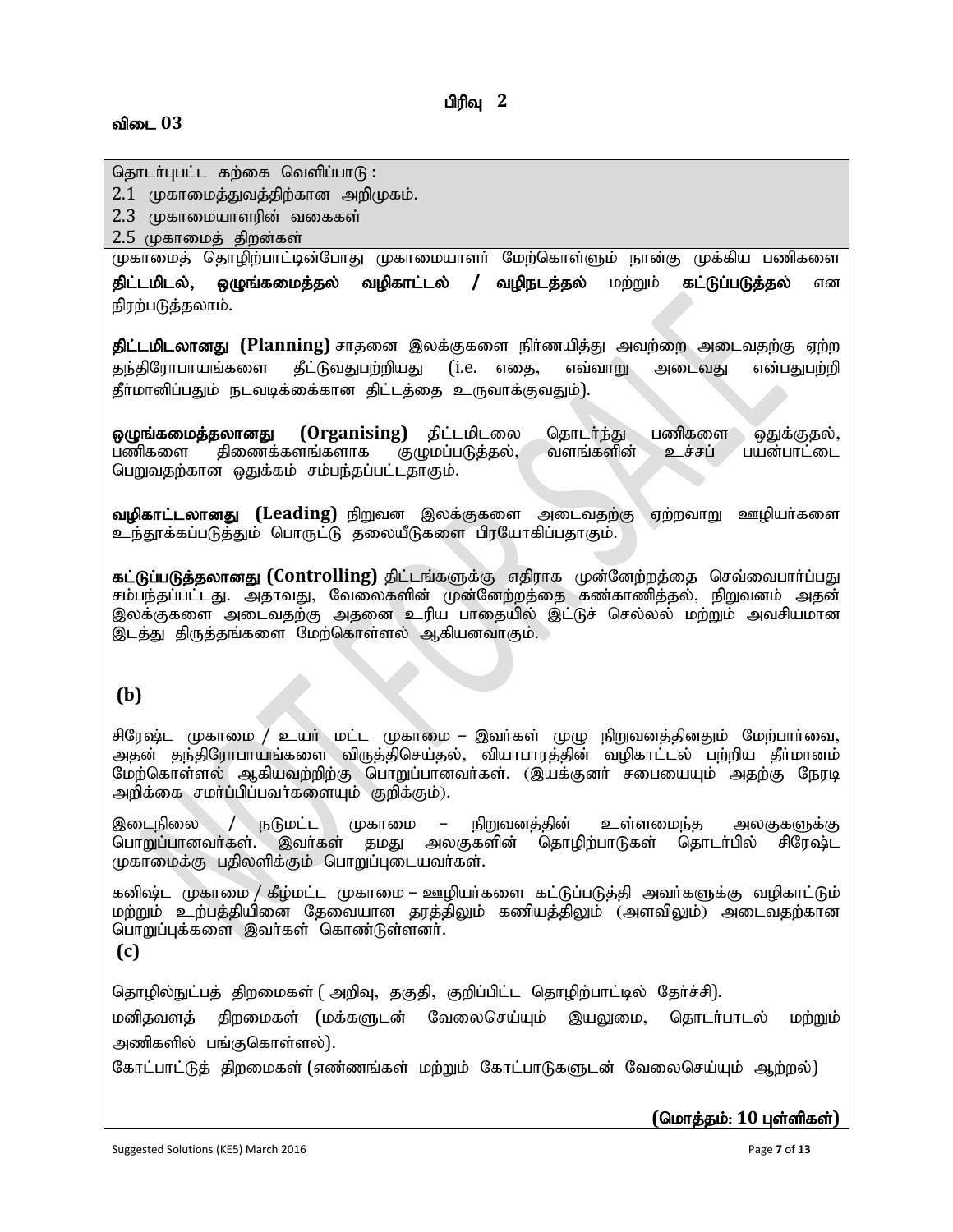தொடர்புபட்ட கற்கை வெளிப்பாடு:  $4.6$  நாணயக் கொள்கையும் இறைவரிக் கொள்கையும் (a) நாணயக் கொள்கையானது (Monetary policy) <u>மத்திய வங்கி</u>யினால் நடைமுறைப் படுத்தப்படும் <u>பேரண்டப் பொருளியற் கொள்கையாகும்</u>. இது <u>அக மற்றும் பற ஸ்</u>கிரக் <u>தன்மை</u> தொடா்பாக பேரண்டப் பொருளாதார நோக்கங்களை அடையும் <mark>பணநிரம்பல்</mark><br>மற்றும் **வட்டி வீதங்களின்** முகாமையுடன் தொடா்புபட்டது. அதாவது, உள்நாட்டு .<br><u>மற்றும் **வட்டீ வீதங்களின்** மு</u>காமையுடன் தொடா்புபட்டது. அதாவது, கொள்வனவுவலு தொடா்பில் இலங்கை ரூபாவின் அகப் பெறுமதியை பாதுகாப்பதற்காக பணவீக்கத்தினை கட்டுப்படுத்தல், மற்றும் நாணயமாற்று வீதம் தொடா்பில் இலங்கை ரூபாவின் வெளிவாரிப் பெறுமதியை பாதுகாப்பதற்காக வெளிவாரி ஸ்திரத்தக்மையை பேணுதல் அதாவது, அந்நியநாணயங்கள் தொடர்பில் இலங்கை ரூபாவின் பெறுமதியை பாதுகாத்தல்.<br>நாணயக் டெ <u>கொள்கைகளின் இலக்குகள் வழக்கமாக, பொருளாதார வளர்ச்சிக்கும்</u> ்ஸ்கிாக் கன்மைக்கும் பங்களிப்பச் செய்கல். வேலையில்லாமையை குறைக்கல் மற்றும் ஏனைய நாணயங்களுடன் எதிர்வு கூறக்கூடிய நாணயமாற்று வீதங்களை பேணுதல் ஆகியனவாகும். இலங்கை மத்திய வங்கி, நாணயக் கொள்கையினை திறந்த சந்தைச் செயற்பாடுகள், வங்கி வீதக் கொள்கை, ஒதுக்கங்களை பேணும் முறைமை, கடன் கட்டுப்பாட்டுக் கொள்கை மற்றும் நெறிமுறை விதிப்புக்கள் (moral persuasion) அகியவற்றின் மூலமும், வேறுபல சாதனங்கள் ஊடாகவும் நடைமுறைப்படுத்தும். இந்த எந்தவொரு சாதனத்தையும் பயன்படுத்துதல், நாட்டின் வட்டி வீதத்தில் அல்லது பணநிரம்பலில் மாற்றங்களுக்கு வழிவகுக்கும். **இறைவரிக் கொள்கையானது (Fiscal policy)** அரச வருமான மற்றும் செலவின ...<br>முகாமைக் கொள்கையாகும். இது நாட்டில் வேறு பயன்களுடன் கீழ்வரும் பேரண்ட பொருளியல் மாறிகளை தாக்கத்திற்கு உள்ளாக்கும் செலவின முகாமையாகும். மொத்தக் கேள்வியும் பொருளியற் செயற்பாட்டு மட்டமும். நாட்டில் சேமிப்புக்களும் முதலீடுகளும். வருமானப் பகிர்வு. அரச வருமானச் சேகரிப்பு வரிகளிரைடாக மேற்கொள்ளப்படும். கீன்சியன் (Keynsian) பொருளியற் கோட்பாட்டின்படி, அரசாங்கம் வரியீட்டு மட்டங்கள் மற்றும் அரச செலவுகளை மாற்றும் போது, அது மொத்தக் கேள்வியிலும், பொருளியற் செயற்பாட்டு மட்டத்திலும் தாக்கம் செலுத்தும். இறைவரிக் கொள்கை வியாபாரச் சக்கர காலமீறாக பொருளாதாரத்தினை ஸ்திரப்படுத்த பயன்படுத்தப்படலாம். (b) நாணயக் கொள்கை மற்றும் இறைவரிக் கொள்கை இரண்டுமே மொத்தக் கேள்வியில் தாக்கத்தினை ஏற்படுத்துவதன் மூலம் பேரண்டப் பொருளாதார நோக்கங்களை அடைய முயற்சிப்பதாகும்.  $\bullet$  பொருளாதார வளர்ச்சியை தூண்டுவதற்கு / விரிவாக்க இறைவரி மற்றும் நாணயக் கொள்கைகளின் நடைமுறைப்படுத்தலை உறுதிசெய்வது முக்கியமானதாகும். • விரிவாக்க இறைவரிக் கொள்கையானது, வரிகளைக் குறைத்து அரச செலவினத்தை அதிகரிப்பதனை குறிப்பதுடன், இது மொத்தக் கேள்வியில் அதிகரிப்பை ஏற்படுத்துவதன் மூலம் பொருளாதார வளா்ச்சி வீதத்தில் அதிகரிப்பையும் ஏற்படுத்தும்.  $\bullet$  விரிவாக்க இறைவரிக் கொள்கையின் தாக்கத்தை பேணுவதற்கு, விரிவாக்க நாணயக் கொள்கை நடைமுறைப்படுத்தப்பட வேண்டும்.

• விரிவாக்க நாணயக் கொள்கையானது, பொருளாதாரத்தின் மொத்தக் கேள்வியினை அதிகரிப்பதற்காக வட்டி வீதங்களை குறைத்து பணநிரம்பலை விரிவுபடுத்துவது ஆகும்.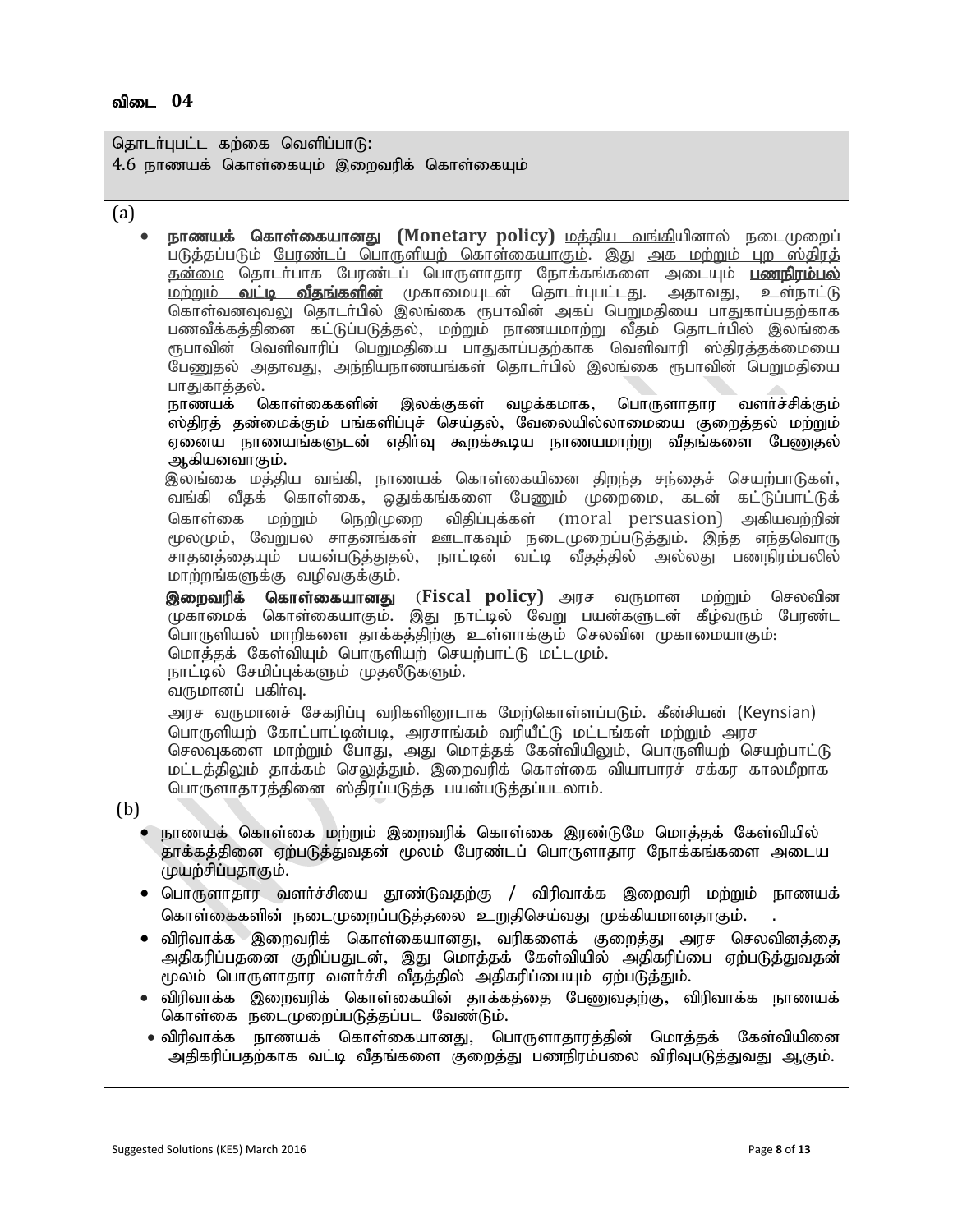| தொடர்புபட்ட கற்கை வெளிப்பாடு:                                                                                                                                                                                                                                                                                       |                                                                                                                                                                                                                         |  |  |  |  |  |  |  |
|---------------------------------------------------------------------------------------------------------------------------------------------------------------------------------------------------------------------------------------------------------------------------------------------------------------------|-------------------------------------------------------------------------------------------------------------------------------------------------------------------------------------------------------------------------|--|--|--|--|--|--|--|
| 5.2. நிறுவனங்களும் நிறுவனக் கட்டமைப்புக்களும்                                                                                                                                                                                                                                                                       |                                                                                                                                                                                                                         |  |  |  |  |  |  |  |
| தொழிற்பாட்டுப் படிவமைப்பு<br>(a)                                                                                                                                                                                                                                                                                    |                                                                                                                                                                                                                         |  |  |  |  |  |  |  |
| அனுகூலங்கள்                                                                                                                                                                                                                                                                                                         | பிரதிகூலங்கள்                                                                                                                                                                                                           |  |  |  |  |  |  |  |
| தெளிவான வேலைப் பிரிப்பு – திரும்ப<br>செய்வதை (duplication) தவிர்த்தல்<br>தெளிவான பொறுப்புக்கள்<br>$\bullet$<br>விசேடத்துவத்தினால் வினைத்திறன்<br>அதிகரித்தல்<br>தொழிற்பாட்டு நிபுணத்துவம்                                                                                                                           | உப-உத்தமமாக்கம் (Sub-optimisation)<br>ஒவ்வொரு முகாமையாளரும்<br>தமது<br>பிரிவின் இலக்குகளைப் பற்றி அக்கறை<br>கொள்வவதனால்நிறுவன<br>இலக்கின்<br>முக்கியத்துவம் குறையும்.<br>வேண்டாத போட்டி<br>குறைவான விசேடத்துவம் பெறுகை. |  |  |  |  |  |  |  |
|                                                                                                                                                                                                                                                                                                                     | புவிசாா் பிரிவுபடுத்தல்                                                                                                                                                                                                 |  |  |  |  |  |  |  |
| அனுகூலங்கள்                                                                                                                                                                                                                                                                                                         | பிரதிகூலங்கள்                                                                                                                                                                                                           |  |  |  |  |  |  |  |
| <u>ஊள்ளூா்</u> தீா்மானம் மேற்கொள்ளல் –<br>கம்பனிக்கும் அதன் வாடிக்கையாளர்<br>வழங்குனர்க்கும் இடையில்<br>மற்றும்<br>நெருங்கிய தொடர்பு.<br>இடத்திலிருந்து சந்தைகளுக்கு<br>ஒரு<br>பிராந்திய<br>செய்வதைவிட,<br>சேவை<br>அலுவலா்களை நியமிப்பது இலகு.<br>பிராந்திய நிலையங்களில் உற்பத்தி<br>மிக்க கிரய விளைவுத்திறனுடையது. | அளவிடைச்<br>சிக்கன<br>இரட்டிப்பாக்கமும்<br>$\bullet$<br>சாத்திய இழப்பும்.<br>நியம ஒவ்வாமை<br>வேறு<br>பகுதிகளுக்கு<br>பரவக்கூடும்.<br>செயல் முறைகளில் ஒவ்வாமை<br>வேறு<br>பகுதிகளுக்கும் பரவக்கூடும்.                     |  |  |  |  |  |  |  |
| (b)<br>உளரீதியான வரையறைகளுக்கு தொழிற்பகிர்வு ஒரு தீர்வாகின்றது.                                                                                                                                                                                                                                                     | கம்பனியின் உரிமையாளர் என்றரீதியில் சுரேஷின் வேலைப்பளு, உடல்சார்ந்த மற்றும்                                                                                                                                              |  |  |  |  |  |  |  |

- சுரேஷ் தமது வேலையை முகாமையாளர்கட்கு பகிர்ந்தளித்த பின்னர் அதிக நேரத்தை ்<br>மீதப்படுத்தக்கூடியதாக இருப்பதுடன், வியாபாரத்தினை விருத்திசெய்தலிலும் திட்டமிடல் மற்றும் தந்திரோபாய தீர்மானங்கள் மேற்கொள்வதிலும் கூடிய கவனம்செலுத்த முடியும்.
- அதிகாரத்தினை பகிர்வுசெய்தலானது கீழ்மட்ட ஊழியர்களின் (தொழிற் பகிர்வினை ொறுவோரின்) வேலைத் திருபதிக்கும், அபிவிருத்திக்கும் பங்களிப்புச் செய்யும்.
- வரையறுக்கப்பட்ட எக்ஸ்ரா (தனியாா்) கம்பனியின் அதிகரிக்கும் அளவும் சிக்கனத் தன்மையும் முகாமைசார், தொழில்நுட்ப விசேடத்துவம் பெறுதலை தேவைப்படுத்தும்.
- அதிகாரப்பகிர்வு தீர்மானம் மேற்கொள்ளற் சங்கிலியினை சுருக்குவதுடன், தீர்மானங்கள் அவற்றைத் தேவைப்படுத்தும் நிலைக்கு அண்மிக்கின்றது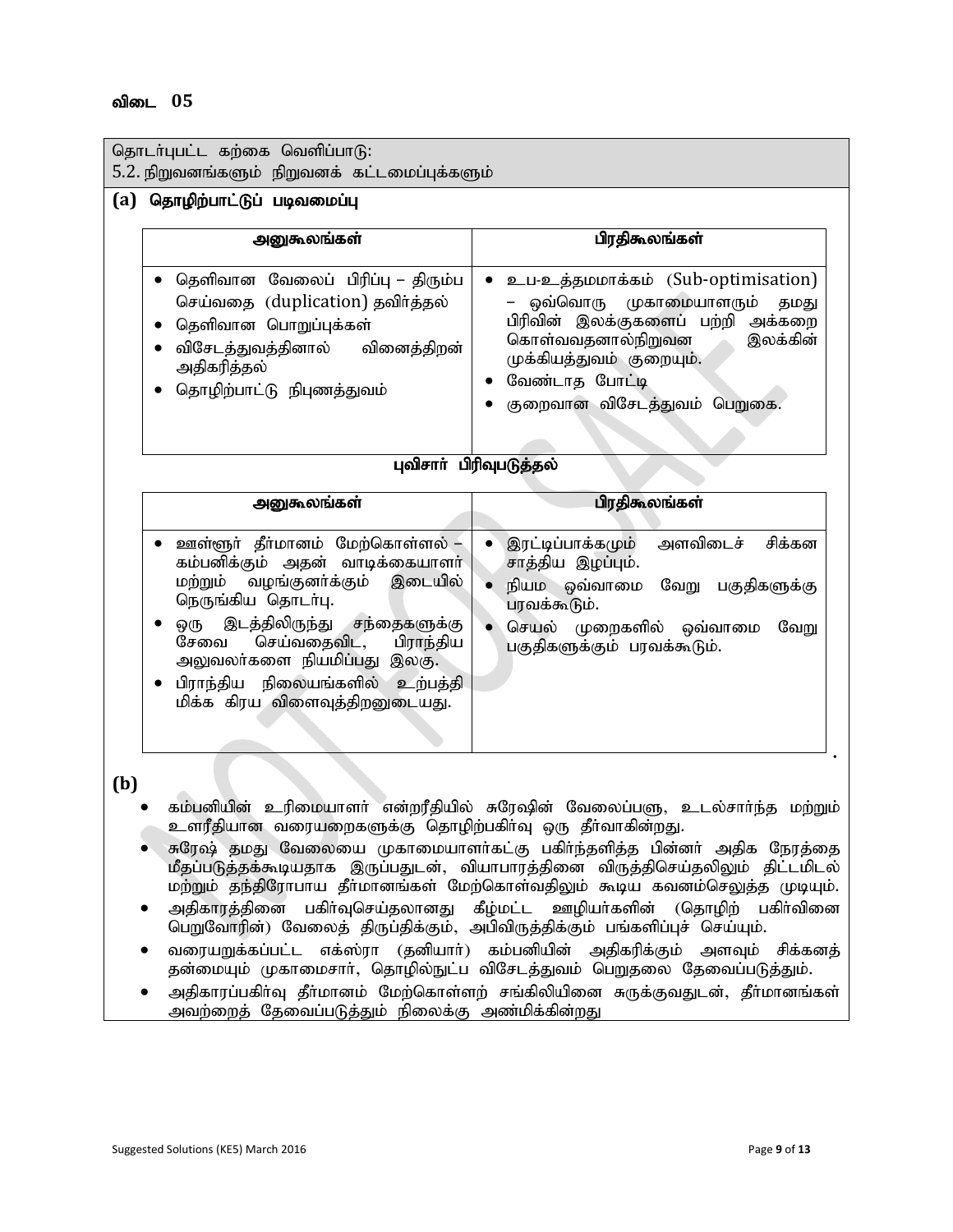| தொடர்புபட்ட கற்கை வெளிப்பாடு             |                 |                      |                               |  |  |  |  |  |  |  |
|------------------------------------------|-----------------|----------------------|-------------------------------|--|--|--|--|--|--|--|
| 6.7 வியாபாரத்தில் உற்பத்திக் கோட்பாடுகள் |                 |                      |                               |  |  |  |  |  |  |  |
|                                          |                 |                      |                               |  |  |  |  |  |  |  |
| (a)                                      |                 |                      |                               |  |  |  |  |  |  |  |
|                                          | மொத்த           |                      |                               |  |  |  |  |  |  |  |
| <b>உள்</b> டுரா                          | உற்பத்தி        | சராசரி உற்பத்தி      | எல்லை உற்பத்தி                |  |  |  |  |  |  |  |
| எண்ணிக்கை                                | அலகுகள்         | அலகுகள்              | அலகுகள்                       |  |  |  |  |  |  |  |
| (1).                                     | (2).            | $(3) = (2) \div (1)$ | $(4) = (\Delta P / \Delta W)$ |  |  |  |  |  |  |  |
| $\overline{1}$                           | 10 <sub>1</sub> | 10                   |                               |  |  |  |  |  |  |  |
| $\overline{2}$                           | 22 <sup>2</sup> | 11                   | 12                            |  |  |  |  |  |  |  |
| 3                                        | 36              | 12                   | 14                            |  |  |  |  |  |  |  |
|                                          |                 |                      |                               |  |  |  |  |  |  |  |
| $\overline{4}$                           | 44              | П                    | 08                            |  |  |  |  |  |  |  |
| 5                                        | 50 <sup>k</sup> | $\overline{10}$      | 06                            |  |  |  |  |  |  |  |
|                                          |                 |                      | 04                            |  |  |  |  |  |  |  |
| 6                                        | 54              | 9                    |                               |  |  |  |  |  |  |  |
| 7                                        | 52              | 7.4                  | $-2$                          |  |  |  |  |  |  |  |
|                                          |                 |                      |                               |  |  |  |  |  |  |  |

# (b)

குறைந்துசெல்லும் எல்லை விளைவு விதி தெரிவிப்பது, "நிலையான காரணிக்கு மாறும் காரணியின் சமமான அலகுகளை அடுத்தடுத்து கூட்டிச் செல்கையில், ஒரு குறித்த புள்ளிக்கு அப்பால் அந்தக் காரணிக்கான விளைவு குறைவடைய ஆரம்பிக்கும்" என்பதாகும்.

# (C)

முன்றாவது ஊழியா் வேலைக்கு அமா்த்தியபின்னா். குறைந்துசெல்லும் விளைவு ஆரம்பிக்கின்றது.

# (d)

சராசரி உற்பத்தி வீழ்ச்சியடையும் போது எல்லை உற்பத்தியானது சராசரி உற்பத்தியினை விட<br>குறைவாகவும், சராசரி உற்பத்தி அதிகரிக்கும்போது எல்லை உற்பத்தியானது சராசரி ராசரி உற்பத்தி அதிகரிக்கும்போது எல்லை உற்பத்தியானது சராசரி<br>அதிகமாகவும் இருக்கும். இது உச்ச உற்பத்திப் புள்ளியில் எல்லை உற்பத்தியைவிட உற்பத்தியானது சராசரி உற்பத்தி வளையியை குறுக்கறுக்கும்.

Output (Q)



 $($ மொத்தம்: 10 புள்ளிகள்)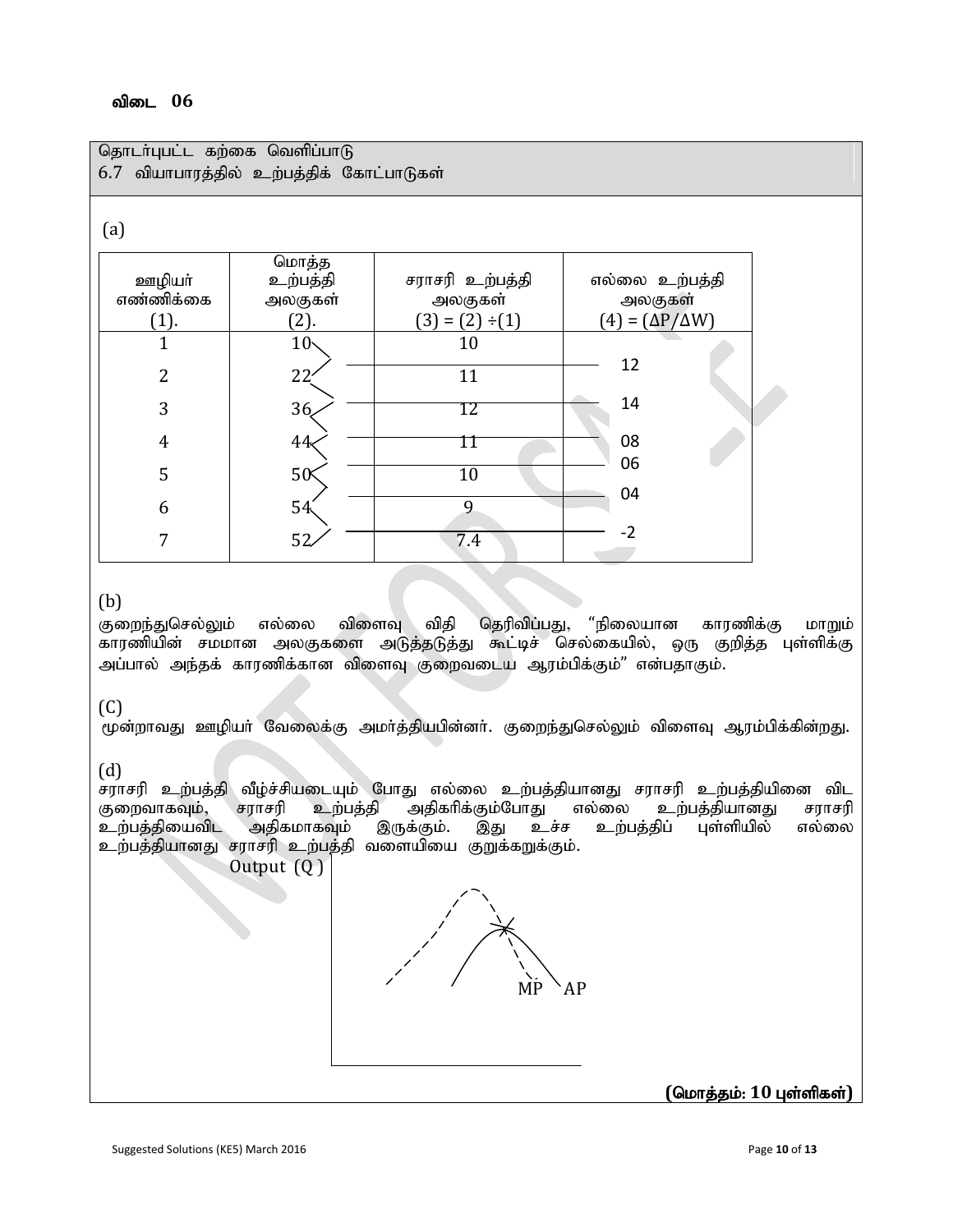தொடர்புபட்ட கற்கை வெளிப்பாடு:  $3.9/3.11$ 

செல்லிட தொலைத்தொடா்பு தொழிற்துறையின் சந்தைக் கட்டமைப்பு கீழ்வரும் விடயங்களின் அடிப்படையில் பகுப்பாய்வு செய்யப்படலாம்:

*நிறுவனங்களின் எண்ணிக்கை -* இந்தத் தொழிற்துறையில் ஒன்றிலொன்று தங்கியுள்ள சில<br>எண்ணிக்கையான பாரிய நிறுவனங்கள் உள்ளன. குறிப்பாக, இந்தத்தொழிற்துறையில் எண்ணிக்கையான பாரிய நிறுவனங்கள் உள்ளன. குறிப்பாக, இந்தத்தொழிற்துறையில் கணிசமான சந்தைப் பங்குகளைக்கொண்ட 5 நிறுவனங்கள் மாத்திரம் உள்ளன.

*பொருளின் தன்மை –* இந்தத் துறையைச்சாா்ந்த நிறுவனங்கள் தமது பொருட்களை முன்-செலுத்ததல், பின்-செலுத்துதல் போன்ற வேறுபட்ட பொருட் பொதிகளின் கீழும், விலையிடல் (மாதாந்த வாடகை) மற்றும் வழங்குகின்ற குணாம்சங்கள் மூலமாகவும் வேறுபட்ட வகையான பொருட்கள், சேவைகளை வழங்குதல்மூலம் தமது பொருட்களை வேறுபடுத்திக் காட்டுகின்றன.

*பிரவேசத் தடைகள்* – செல்லிட தொலைத்தொடர்பு தொழிற்துறையில் ஒழுங்காக்கற்தடைகள், .<br>அதிக முதலீட்டுத் தேவை, கணிசமான மாறற் கிரயங்கள் மற்றும் தொலைபேசி இலக்கத்தை மாற்றக்கூடிய தன்மை இல்லாமை போன்ற கணிசமான பிரவேசத் தடைகள் காணப்படுகின்றன.

<mark>விலை</mark>– செல்லிட தொலைத்தொடர்பு தொழிற்துறையில் காணக்கூடிய விலை இறுக்கத் தன்மை நீண்டகாலமாக விலைகள் நிலையாக (மாறாது) இருப்பதை குறிக்கின்றது. அதனால் இத்துறை சாா்ந்த நிறுவனங்கள் விலைப்போட்டி சாராத தந்திரோபாயங்களின் ஊடாக போட்டியிடுகின்றன.

மேற்படி காரணிகளின் அடிப்படையில் செல்லிட தொலைத்தொடர்பு தொழிற்துறை சிலருரிமை சந்தைக் கட்டமைப்பினை சாா்ந்தது என்பது தெளிவாகும்.

# (b) (i)

பிரவேசத் தடை என்பது புதிய நிறுவனங்கள் தொழிற்துறையில் பிரவேசிப்பதனை தடைசெய்யும் எதனையும் குறிக்கும். இது பல வடிவங்களில் அமையலாம்:

சட்ட/ஒழுங்குபடுத்தற் தடைகள் முதலாக தொழில்நுட்ப மற்றும் பொருளியற் தடைகள் வரை.<br>அத்துடன், அத்துறையில் தற்போதைய நிறுவனங்களால் ஏற்படுத்தப்படும் தடைகளும் ஏற்படுத்தப்படும் அடங்கும்.

 $(ii)$ 

- சட்ட/ஒழுங்காக்க தடைகள் செல்லிட தொலைத்தொடர்பு சேவை வழங்கனராகத் தொழிற்படுவதற்கு அனுமதிப்பத்திரம் பெறுதல் கட்டாயமானது.
- பொருளாதார தடைகள் செல்லிட தொலைத்தொடர்புச் சேவைவமங்குனராக தொடங்கி தொழிற்படுவதற்கு கணிசமான முதலீடு தேவைப்படும்.
- தொழில்நுட்பத் தடைகள் ஒரு இயக்குனரிடமிருந்து (operator) வேறு இயக்குனருக்கு மாறுவதற்கு ஏற்படும் செலவு (switching costs) கணிசமானதாகும்.
- தொழில்நுட்பத் தடைகள் சேவை வழங்குனருக்கு இடையில் தொலைபேசி இலக்க மாற்றற்தகவு இல்லாமையும் பிரவேசத் தடையாக உள்ளது.
- (c ) (i) போட்டியின் அடிப்படையானது விலையாக இருப்பின், அது விலைப்போட்டி எனவும், அடிப்படையானது விலை தவிா்ந்த வேறு ஏதாகவும் இருப்பின் அது விலைசாராத போட்டி எனவும் அழைக்கப்படும்.
	- உதா: பொருளை வேறுபடுத்தல் (differentiation), விளம்பரம் முதலியன.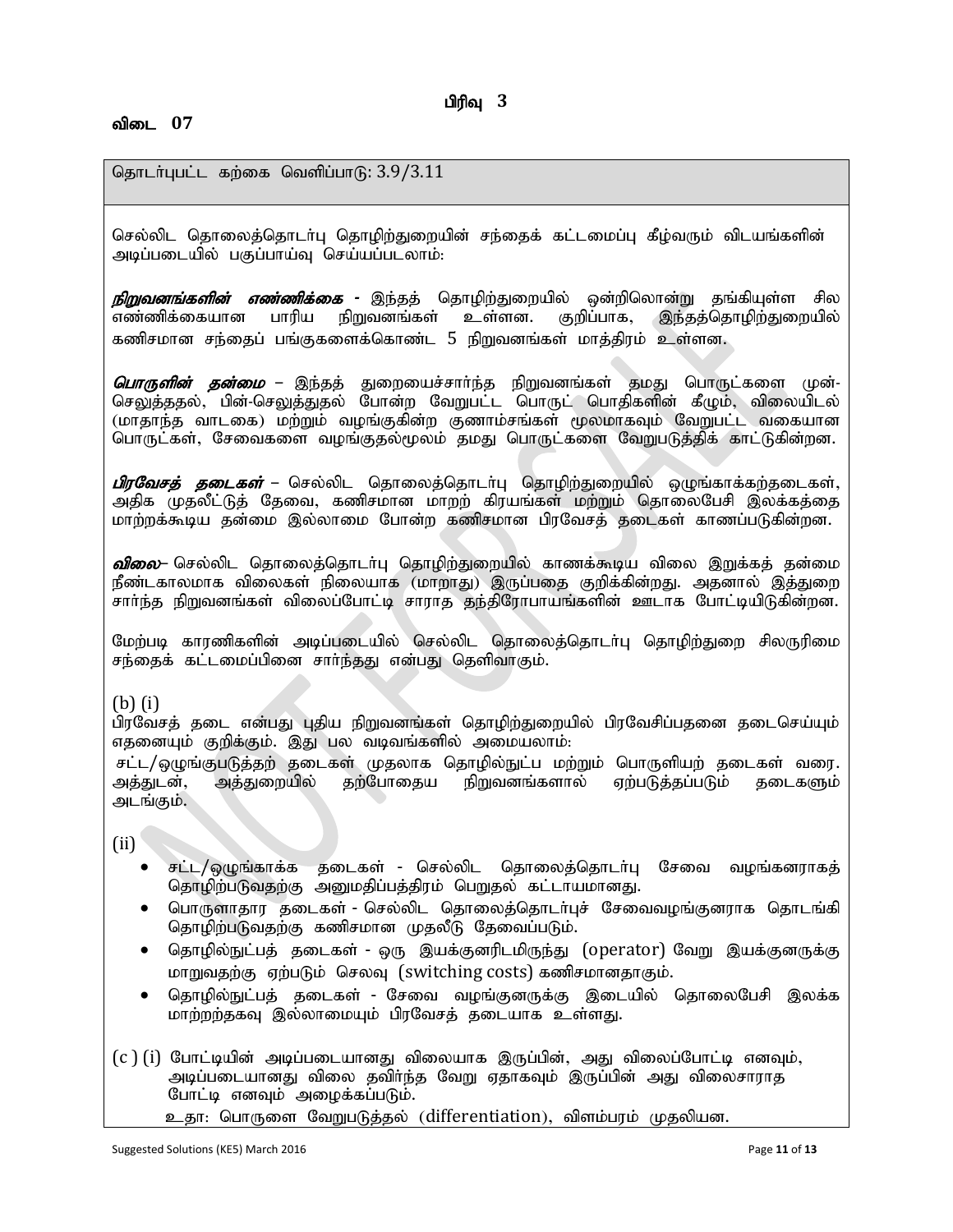(ii)

- பொருட்கள் அல்லது சேவைகளின் பேதப்படு:த்தல் (Differentiation).
- பாரிய விளம்பரப்படுத்தல்
- விற்பனை ஊக்குவிப்பு (Sales promotion)
- பொருட்குறி விசுவாசத்தினை (brand loyalty) ஏற்படுத்துதல்

# (d)

- புதிய பிரவேசிப்பாளரின் அச்சுறுத்தல் புதிய பிரவேசிப்பாளர் அச்சுறுத்தலை விளங்கிக் கொள்ள கம்பனி Y , பிரவேசத் தடைகளின் பலம் மற்றும் புதிய பிரவேசிப்பாளருக்கு தற்போதுள்ள போட்டியாளரின் பதிலிறுத்தல் ஆகியவற்றை நன்கு கவனத்திற்கொள்ள வேண்டும்.
- பிரதியீட்டுப் பொருட்கள், சேவைகளின் அச்சுறுத்தல் இது அதே வாடிக்கையாளா் தேவைகளை நிறைவுசெய்யும் ஒத்த பொருட்களிலிருந்து ஏற்படுவதாகும்.
- வாடிக்கையாளர் பேரம்பேசும் ஆற்றல் வாடிக்கையாளர் நல்ல தரமான பொருட்களை குறைந்த விலையில் விரும்புகின்றனா். இந்த விருப்பத்தை நிறைவு செய்தல் இந்தத் துறையிலுள்ள வழங்குனரின் இலாபத்தினை வீழ்ச்சியடையச் செய்யும்.
- வழங்குனரின் பேரம்பேசும் ஆற்றல் வழங்குனா் அதிக விலைக்கு அழுத்தம் கொடுக்க  $(\mu\mu\mu)$ .
- தொழிற்துறையில் நடப்புப் போட்டியாளரிடையே எதிர்ப்பின் அளவு தொழிற்துறையில் போட்டிசாா்ந்த எதிா்ப்புநிலை தொழிற்துறை முழுவதினதும் இலாபத்திறனை பாதிக்கும்.